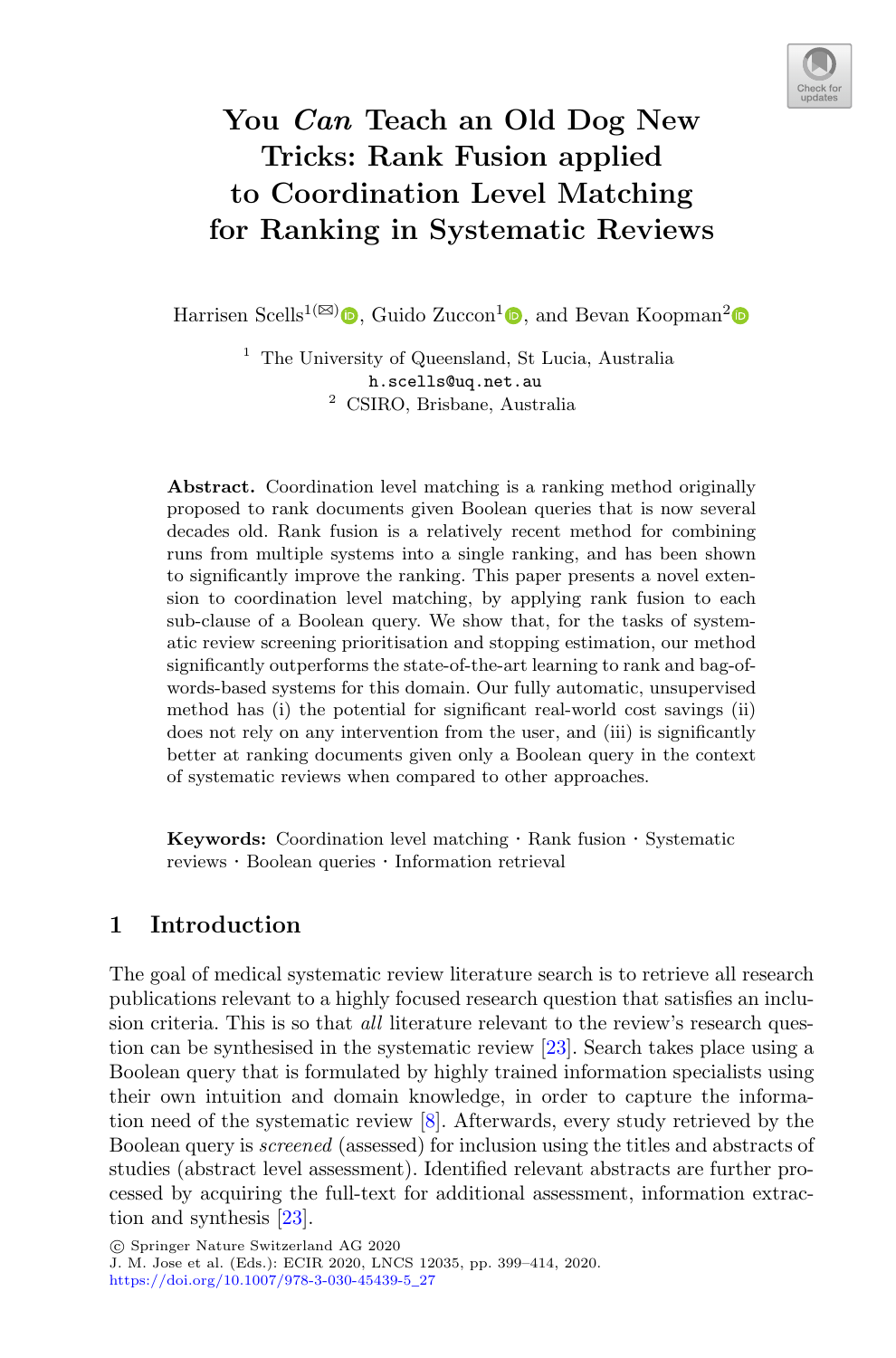The process of creating a medical systematic review typically involves large monetary and temporal costs; the average Cochrane review costs \$350K to create [\[35](#page-14-0)] and it takes up to two years to publish – thus often rendering the result of the systematic review already out-of-date at the time of publication. The process that incurs the most cost when creating a systematic review is the screening of studies retrieved by the Boolean query; often a large set of studies is retrieved, but only a handful are relevant.

A number of solutions have arisen to address the amount of time spent screening documents, including: *screening prioritisation* (which seeks to re-rank the set of retrieved documents to show more relevant documents first, thus starting the full-text screening earlier), and *stopping estimation* (which seeks to predict at what point continuing to screen will no longer contribute gain) [\[25,](#page-13-1) [26,](#page-13-2) [40](#page-14-1)]. In this paper, we propose and evaluate a Boolean query ranking function aimed at tackling these two tasks. The proposed method incorporates intuitions from both coordination level matching of Boolean queries and search engine rank fusion.

This paper proposes an extension to coordination level matching (CLM) by exploiting the query-document relationship with rank fusion. CLM is a ranking function originally proposed for Boolean queries that scores documents using the occurrences of documents retrieved by different clauses of the query. The proposed extension, *coordination level fusion* (CLF), has many advantages over CLM that enable it to use multiple weighting schemes (rankers) and different fusion methods dependent on the Boolean clauses. We use CLF to rank studies in the screening prioritisation task of systematic reviews. We further plan to study the use of a cut-off threshold tuned on training data to control when the screening of studies should be stopped based on the CLF retrieval score. The empirical results obtained on the CLEF Technology Assisted Review datasets [\[25](#page-13-1),[26\]](#page-13-2) show that CLF significantly outperforms existing state-of-the-art methods that consider similar settings, including the ranking method currently used in PubMed (a popular database to search for literature for systematic reviews).

### **2 Related Work**

Systematic reviews are costly and often out-of-date by the time they are published due to the amount of time involved in their creation. A wide range of systematic review creation processes have been considered for automation or improvement using semi-automatic techniques [\[40](#page-14-1)], including: query formulation  $[27, 46, 48]$  $[27, 46, 48]$  $[27, 46, 48]$ , screening prioritisation  $[1-3, 7, 28, 29, 37, 47, 54, 56]$  $[1-3, 7, 28, 29, 37, 47, 54, 56]$  $[1-3, 7, 28, 29, 37, 47, 54, 56]$  $[1-3, 7, 28, 29, 37, 47, 54, 56]$  $[1-3, 7, 28, 29, 37, 47, 54, 56]$  $[1-3, 7, 28, 29, 37, 47, 54, 56]$  $[1-3, 7, 28, 29, 37, 47, 54, 56]$  $[1-3, 7, 28, 29, 37, 47, 54, 56]$  $[1-3, 7, 28, 29, 37, 47, 54, 56]$  $[1-3, 7, 28, 29, 37, 47, 54, 56]$ , stopping prediction [\[7](#page-12-3),[16,](#page-13-4)[24\]](#page-13-5), assessment of bias [\[33,](#page-14-6)[43](#page-14-7)], among others. This paper proposes a technique for screening prioritisation, thus the remainder of this section focuses on this specific task.

Active learning has been explored extensively for screening prioritisation and automatic assessment  $[1,10,37,56]$  $[1,10,37,56]$  $[1,10,37,56]$  $[1,10,37,56]$  $[1,10,37,56]$ . However, the main drawbacks of active learning are that a poor initial ranking will slow down the rate of learning, and that explicit human effort is required to update the ranking. While current practice prescribes all documents must be screened (therefore explicit assessments could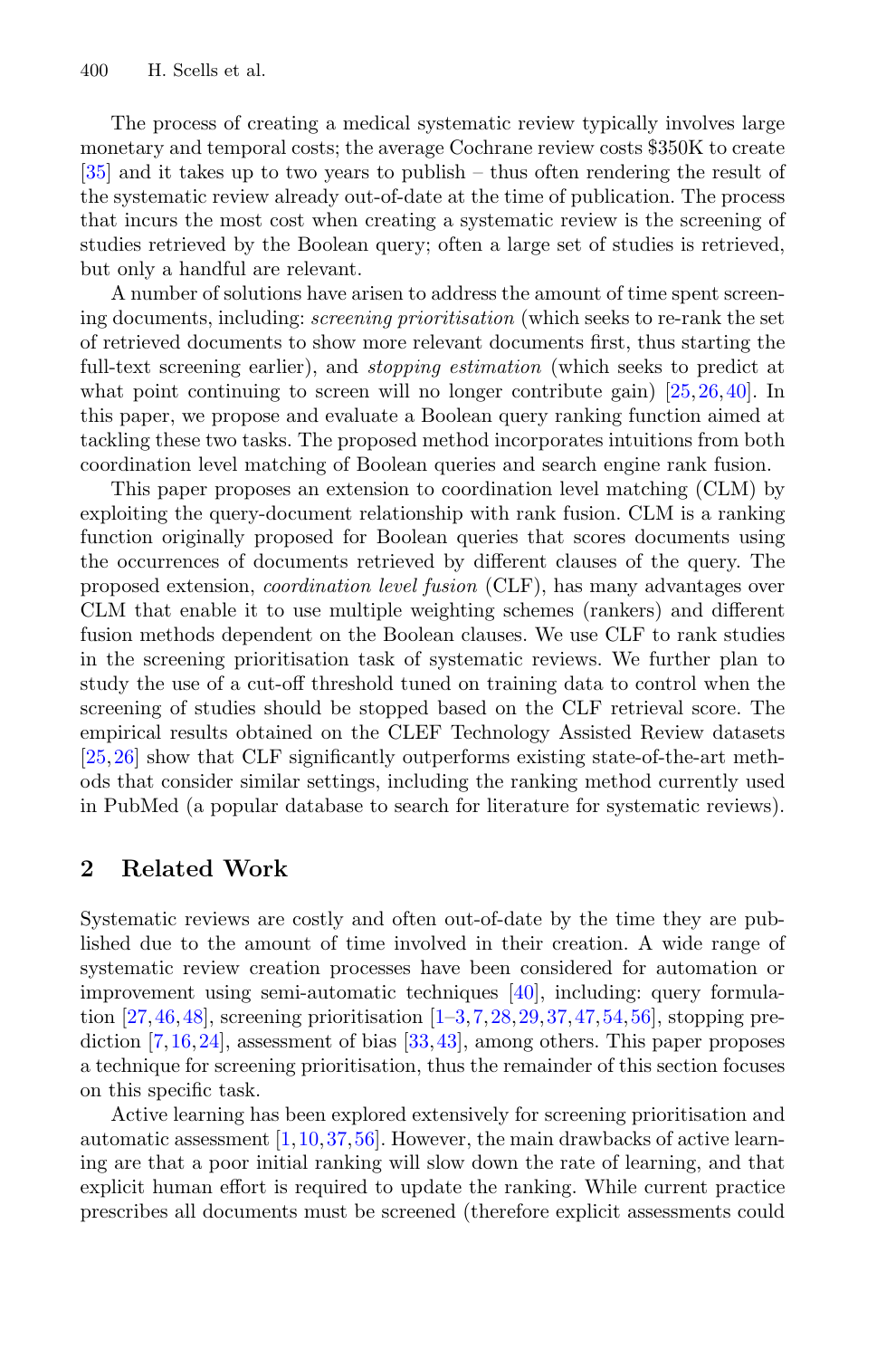

<span id="page-2-0"></span>**Fig. 1.** Types of clauses in a Boolean query. Dashed lines surround Boolean clauses, dotted lines surround atomic clauses.

be used for active learning), an initially poor ranking would require many assessments before the system is able to identify relevant documents. Thus the analysis of the full-text of eligible documents may be delayed. Automatic assessment has been suggested to be used in place of a second researcher performing screening [\[40](#page-14-1)]. Fully automatic methods of screening prioritisation allow for other processes of systematic reviews to begin earlier *and* do not require the effort of humans, saving more time (and costs). In this paper, we do not consider screening prioritisation methods based on active learning. However, we note that CLF could be used as the first pass ranking in the context of an active learning method. Then, active learning could be used to augment CLF to performing re-ranking in the presence of continuous, iterative relevance feedback. We leave the study of CLF in an active learning setting for future work.

The CLEF Technology Assisted Reviews (TAR) track [\[25,](#page-13-1)[26](#page-13-2)] considers both screening prioritisation and stopping prediction tasks. The screening prioritisation task has gained substantial interest from CLEF participants, with submitted methods including active learning [\[12](#page-13-7),[13\]](#page-13-8), relevance feedback [\[4](#page-12-4)[,18](#page-13-9),[21,](#page-13-10)[36](#page-14-8)[,38](#page-14-9),[39,](#page-14-10)[52](#page-15-4)[,55](#page-15-5)], automatic supervised [\[9](#page-13-11)[,17](#page-13-12),[30,](#page-14-11)[47](#page-15-1)[,51](#page-15-6)], and automatic unsupervised methods (which do not rely on any relevance feedback or human intervention)  $[2,3,7,54]$  $[2,3,7,54]$  $[2,3,7,54]$  $[2,3,7,54]$  $[2,3,7,54]$ . Meanwhile, the stopping prediction task has seen little participation and na¨ıve techniques like static score-based cut-offs [\[24](#page-13-5)], as well as techniques based on continuous relevance feedback [\[16](#page-13-4)] are used. Many of the participants also do not use the Boolean queries directly, instead resorting only to the title of the review (a sentence), which is contrived and unrealistic in the context of systematic review literature search. This work overcomes these shortcomings by only using the Boolean query to rank documents, with no additional effort required by the information specialist.

Several approaches to ranking documents retrieved by Boolean queries were proposed in the '80s and '90s outside of the context of systematic review creation. Most of these approaches rely on users explicitly weighting terms in the query [\[42](#page-14-12)], probabilistic retrieval using fuzzy set theory [\[6](#page-12-6),[41\]](#page-14-13) and term dependencies [\[15](#page-13-13)]. A drawback of these methods is their heavy reliance on the users to impose a ranking over retrieved documents (e.g., the requirement that users must specify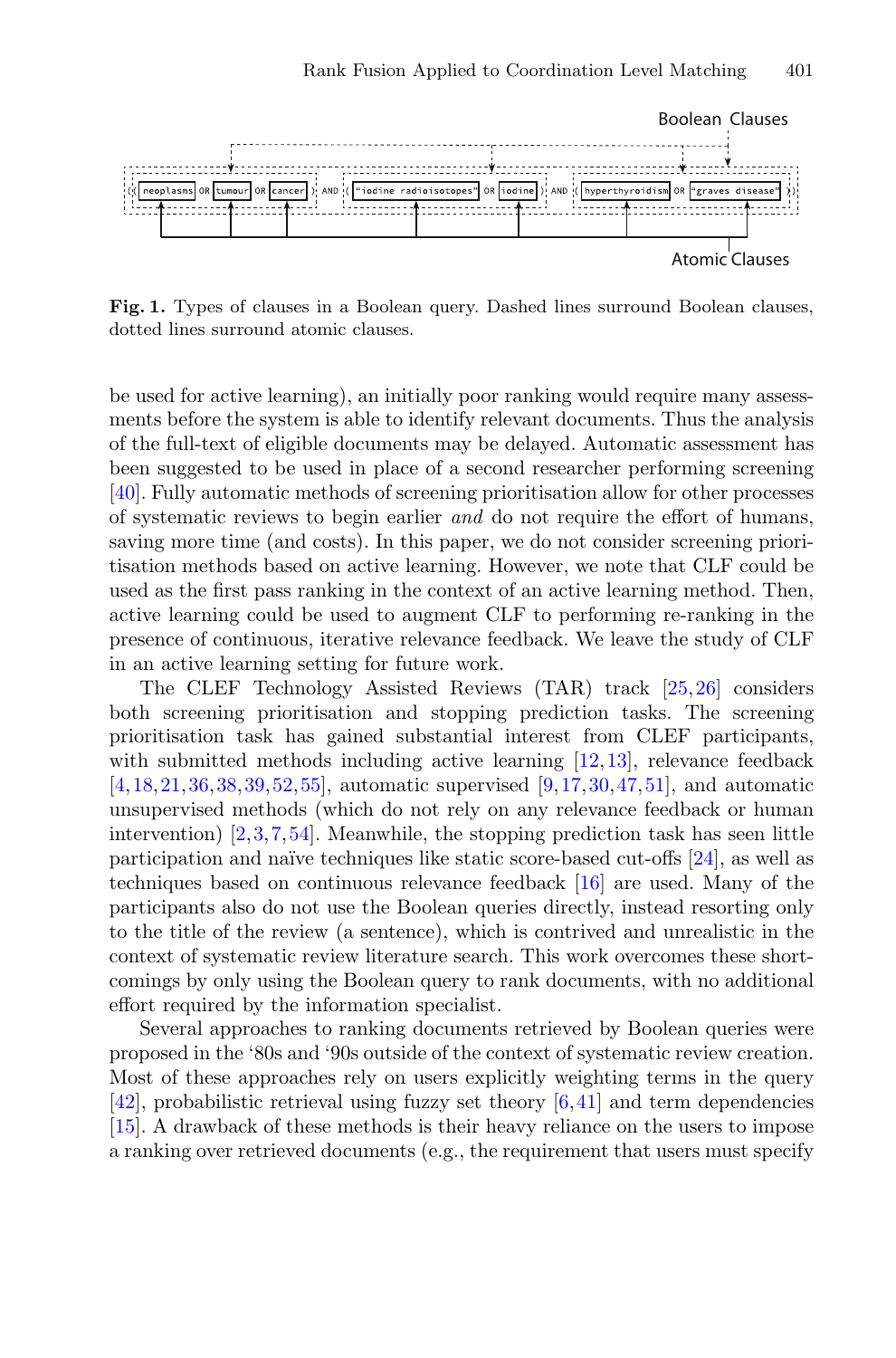individual term weightings). Users often are unable to provide such weights, or it creates an additional hindrance in using the retrieval system.

A ranking function for Boolean queries which relies solely on the structure of the Boolean query, without further user intervention, is Coordination Level Matching (CLM) [\[31](#page-14-14)]. The intuition behind CLM is that nested sub-clauses of a Boolean query could be considered as separate but related queries, and therefore documents that appear in multiple clauses should be ranked higher. For example, a very common way information specialists formulate Boolean queries for systematic review literature search is to break a search down into three of four categories based on the Population, Intervention, Controls, Outcomes (PICO) framework [\[8](#page-12-0)]. Query terms from each category become a clause in the Boolean query, grouped together by a single AND operator [\[8](#page-12-0)]. Formally, in CLM the score of a document d is the number of Boolean clauses of the query Q that are satisfied by it. A clause can be considered as both a single atomic keyword, and the grouping of several keywords or other nested groupings by a single Boolean operator (Boolean clause). Figure [1](#page-2-0) visualises the differences between atomic clauses and Boolean clauses.

Rankings produced by CLM typically perform poorly (as supported by our empirical findings in Sect. [5.1\)](#page-8-0). This is because the amount of information about the query being exploited to produce a document ranking is low. CLM has been noted to be more effective when weighting occurrences of documents by, for example, IDF or TF-IDF  $[14]$  $[14]$ . Which weighting scheme to use for CLM is then unclear, and some documents may be ranked higher than others using different weighting schemes. Moreover, when computing scores, CLM does not account for the different Boolean operators present in the query, i.e., scores are summed in the same manner irrespective of the operator used, e.g., AND, OR.

The CLF method proposed in this paper exploits rank fusion [\[49\]](#page-15-7), i.e., the combination of multiple document rankings, typically returned by different systems or weighting schemes for the same query (although recent work has applied fusion to different query variations [\[5\]](#page-12-7)). There are many methods for fusion of rankings, and they can be classified into two main categories [\[22](#page-13-15)]: score-based [\[49](#page-15-7)] and rank-based [\[32](#page-14-15)]. Score-based methods fuse rankings using the original scores of documents in different rankings to infer the new fused ranking. As systems and weighting schemes will typically assign wildly different scores to documents, scores are often normalised before fusion (e.g., using min-max normalisation). Rank-based methods fuse rankings using only the rank positions of documents (similarly to electoral vote fusion [\[32](#page-14-15)]).

The novelty of our contribution is that by combining insights from decadesold research about ranking documents directly with Boolean queries with relatively more recent research about the fusion of ranked lists, significant gains in effectiveness can be obtained.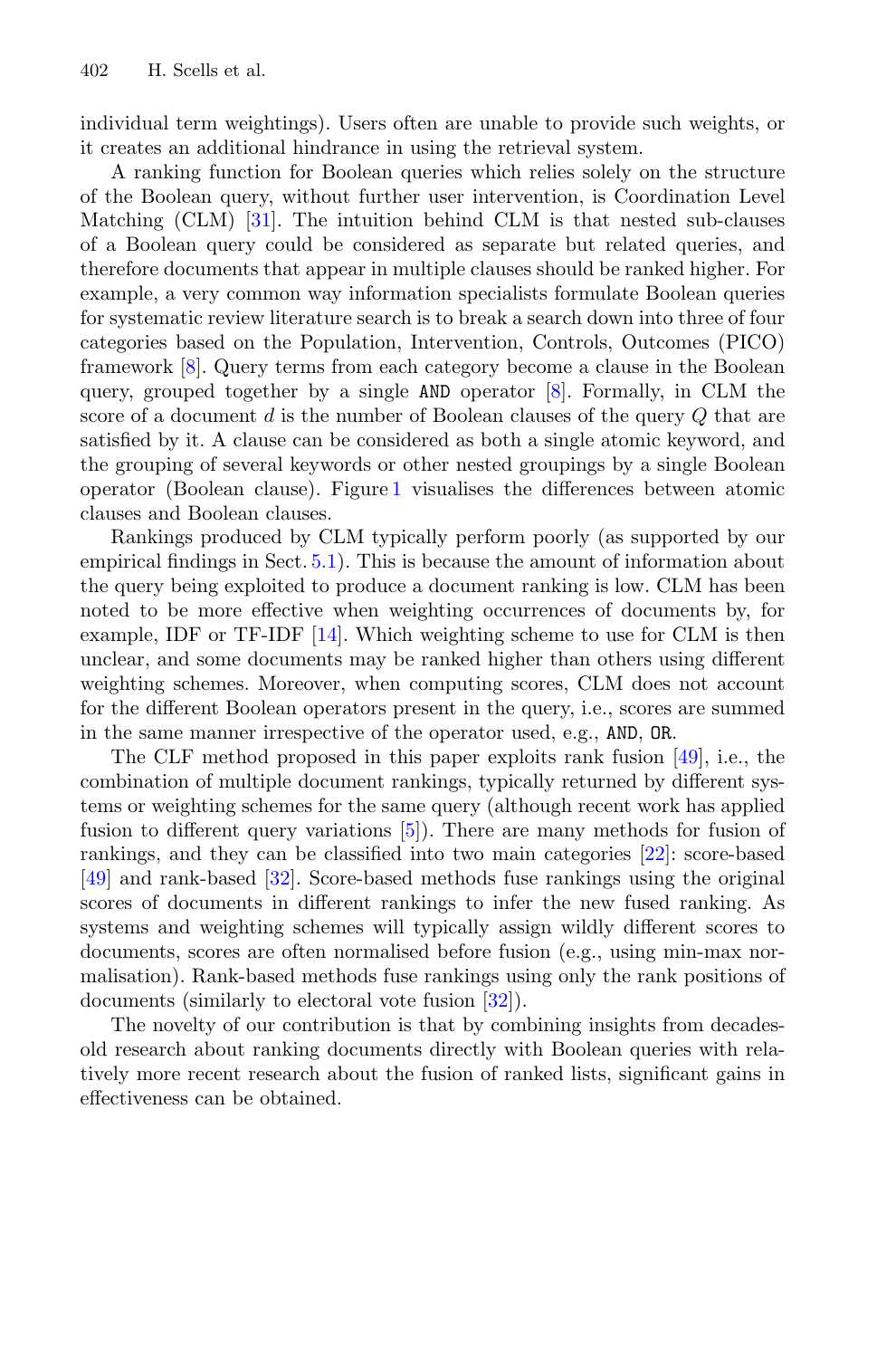

<span id="page-4-0"></span>**Fig. 2.** Bottom-up visualisation of the fusion of ranked lists using the CLF method. First one or more ranked lists of an atomic clause are fused, then the results of each Boolean clause are fused. Each clause that has fusion applied to is encapsulated in a dashed box. The nested clauses which it encapsulates are included inside it. Each applicable fusion method is labelled within each respective box. Note that all atomic clauses use the same range of weighting schemes: in this figure only one is shown for space reasons.

#### **3 Coordination Level Fusion**

In this paper, we propose Coordination Level Fusion (CLF), a novel method that extends the traditional Coordination Level Matching (CLM) [\[31](#page-14-14)] by integrating rank fusion into the Boolean retrieval model by exploiting the semantic and syntactic aspects of the Boolean query.

CLM's intuition is that documents retrieved by many clauses should be considered more likely to be relevant. We note that this intuition is supported by axioms put forward in axiomatic analyses of ranking functions [\[19\]](#page-13-16), and, more importantly for our work, it is similar to the intuition of rank fusion, namely, the *chorus effect*: the fact that "several retrieval approaches suggest that an item is relevant to a query" [\[53](#page-15-8)]. CLF leverages this intuition to further boost relevant documents higher up the ranking, using the agreement from multiple weighting schemes (rankers) *and* the agreement afforded by the structure of Boolean queries. Next, we describe the CLF method for ranking documents.

#### **3.1 Producing a Ranking**

We assume that a set R of rankings  $r_1, r_2, \ldots, r_k$  is available for each atomic Boolean clause (i.e., a term in the Boolean query, see Fig. [1\)](#page-2-0) . These rankings could be produced by any weighting scheme available, e.g., IDF, BM25, etc. A ranking is an ordered list of documents:  $r = \langle d_0, d_1, ..., d_k \rangle$  with  $s(d_i, r_j)$ representing the score of document  $d_i$  within ranking  $r_i$ . In CLF, these rankings are recursively fused, first at an atomic clause level, then at the level of (often nested) Boolean operators, until the highest level of the Boolean query is considered (typically represented by an AND operator): at this level, rankings are again fused together to produce a single, final ranking. This is achieved by applying the CLF fusion function to each document  $d$  as: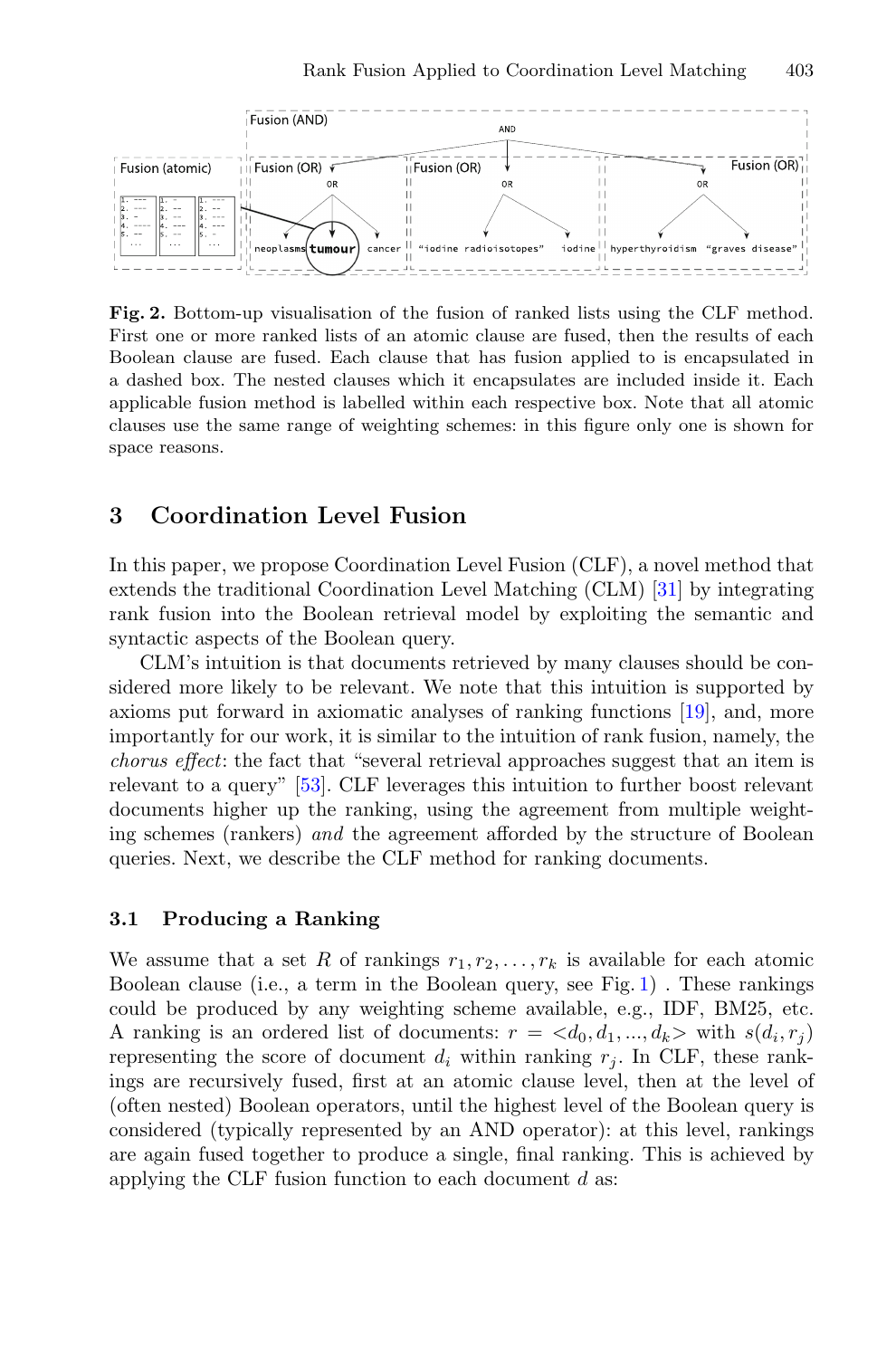| (((oesophag*[All Fields] OR endocapsule[All Fields] OR microcam[All Fields] OR esophag*[All    |  |  |  |  |  |  |  |  |
|------------------------------------------------------------------------------------------------|--|--|--|--|--|--|--|--|
| Fields] OR enteroscop*[All Fields] OR pillcam[All Fields] OR videocapsule*[All Fields]) AND    |  |  |  |  |  |  |  |  |
| ("Esophageal and Gastric Varices"[Mesh Terms:noexp] OR (gastroesophag*[All Fields] OR          |  |  |  |  |  |  |  |  |
| oesophag*[All Fields] OR oesophago gastric varix[All Fields] OR paraoesophag*[All Fields] OR   |  |  |  |  |  |  |  |  |
| oesophago gastric varic*[All Fields] OR periesophag*[All Fields] OR perioesophag*[All Fields]  |  |  |  |  |  |  |  |  |
| OR esophag*[All Fields]))) AND (23593613[pmid] OR 23029720[pmid] OR 22379346[pmid] OR          |  |  |  |  |  |  |  |  |
| 22346246[pmid] OR 22155754[pmid] OR 21814064[pmid] OR 21624583[pmid] OR 21429016[pmid] OR      |  |  |  |  |  |  |  |  |
| 21372764 [pmid] OR 21274889 [pmid] OR 20490679 [pmid] OR 20684186 [pmid] OR 20682230 [pmid] OR |  |  |  |  |  |  |  |  |
| 20363433 [pmid] OR 20135731 [pmid] OR 20054320 [pmid] OR 19809355 [pmid] OR 19743993 [pmid]))  |  |  |  |  |  |  |  |  |

<span id="page-5-1"></span>**Fig. 3.** Example query formatted to be issued to PubMed for re-ranking. Constructing the query like above ensures only the documents specified (e.g., document number 23593613) are retrieved, and therefore re-ranked.

<span id="page-5-0"></span>
$$
f_{CLF}(R, T, d) = \begin{cases} \sum_{r_j \in R} s(d, r_j) & \text{if } T = \text{AND} \\ |d \in R| \cdot \sum_{r_j \in R} s(d, r_j) & \text{if } T = \text{OR/Atomic} \end{cases}
$$
(1)

where  $R$  is the set of rankings associated with the clauses of the Boolean query considered at the current level, and T is the type of Boolean operator applied. In this work, we consider  $T$  as being either identifying an atomic clause, or the AND and OR operators. The queries we consider do not have NOT clauses (therefore we do not have a fusion method for this operator). According to Eq. [1,](#page-5-0) CLF performs CombSUM fusion [\[49](#page-15-7)] if the Boolean clause is AND  $(T = AND)$ . Likewise, CombMNZ fusion [\[49\]](#page-15-7) is used when dealing with atomic clauses or the OR operator. Figure [2](#page-4-0) visualises how fusion is performed for different Boolean clauses. When scoring exploded MeSH terms, the score provided by a weighting scheme is the summed score of each child in the subsumption (similar for phrases). Both CombSUM and CombMNZ boost the documents which multiple rankers estimate to be highly relevant (i.e., the chorus effect), however CombMNZ at the OR and atomic levels is used to combat less accurate estimates of relevance (i.e., the dark horse effect). That is, documents where only a single ranker estimates them as highly relevant are not boosted.

#### **3.2 Stopping Prediction**

The task of stopping prediction in systematic review literature search is that: given a ranking of the set of documents retrieved by the Boolean query, at what position should screening stop? We model this task with an equivalent description: given a set of documents retrieved by a Boolean query, what is the subset of documents which does not need to be screened? In this work, stopping prediction is performed by exploiting the scores of documents for each atomic term after fusion. Rather than setting a fixed cut-off on scores similar to participants in the CLEF TAR task [\[24](#page-13-5)], here a gain-based approach is used. Our approach is as follows: Given that researchers will screen documents starting at the first document and continuing to the next document for the entire list, they are accumulating gain from documents (equal to the document score) as they continue down the list of documents. Once enough gain from documents has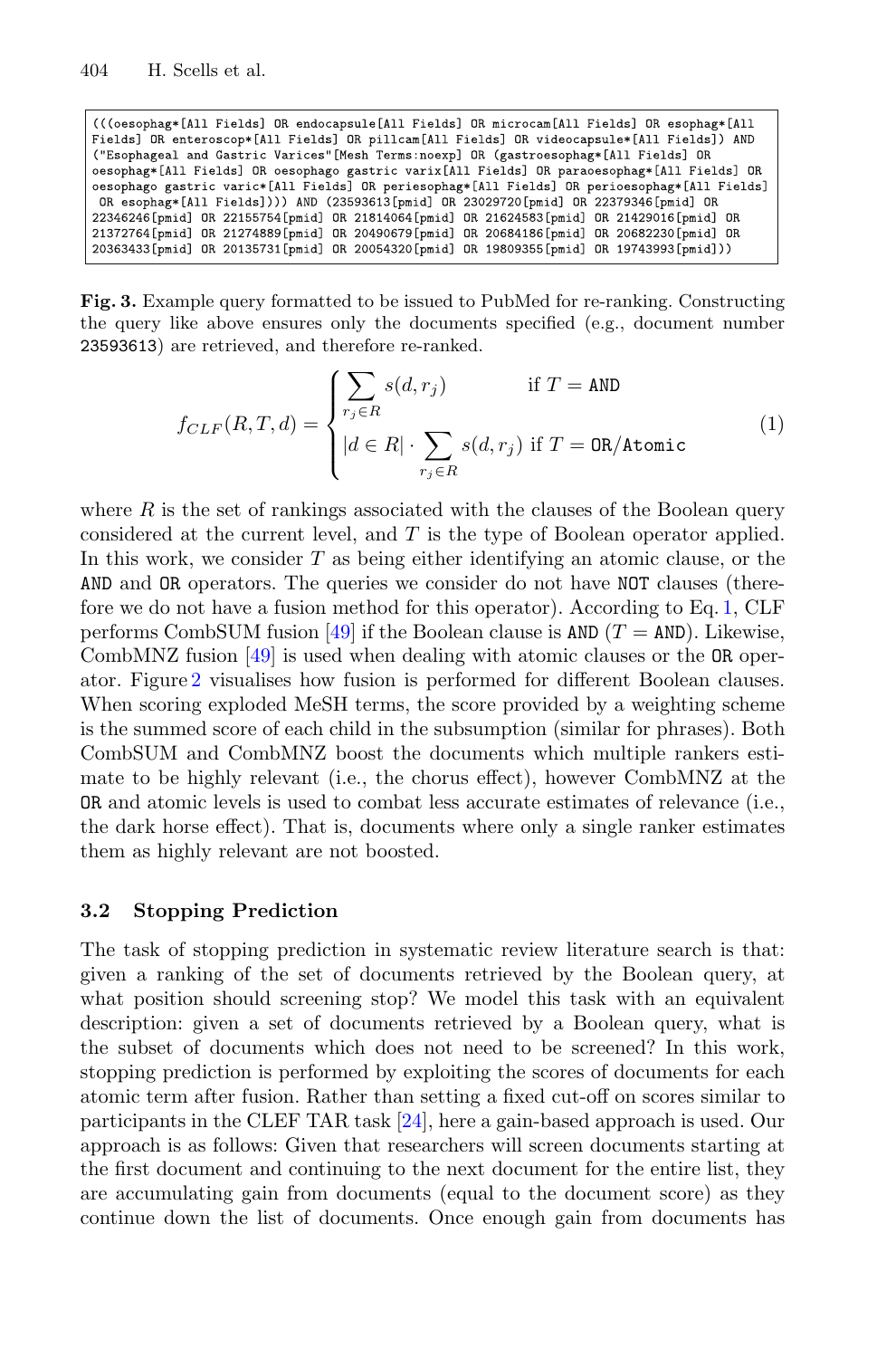been accumulated, they can stop screening. To model this, we use a  $\kappa$  parameter to control what percentage of the total gain a researcher can accumulate before stopping. The stopping point therefore becomes the position of the document in the ranked list where the cumulative gain exceeds the total allowable gain. When  $\kappa$  is set to 1, no documents are discarded. In the task of screening prioritisation, where documents are assessed,  $\kappa$  is set to 1.

## **4 Experimental Setup**

Empirical evaluation is conducted on the CLEF TAR 2017 and 2018 collections [\[25](#page-13-1)[,26](#page-13-2)]. For the 2018 collection, evaluation is performed on topics from Task 2. Experiments are compared with respect to two baselines: a ranking obtained by submitting queries directly to PubMed (explained in detail below), and a ranking obtained by using CLM. The results of the CLF rankings are also compared to the rankings produced by the participants of the CLEF TAR task. Note that many of these participants do not rank directly according to the terms and structure of the Boolean query (while we do), and often consider the query as a bag-of-words, and incorporate terms from the title for re-ranking. Also note that many of the participants used feedback from the relevance assessments and created active learning solutions. The comparisons between participants and our results only consider those which reported to not use relevance assessments and do not use human intervention to rank (fully automatic, thus excluding active learning settings). In other words, we experiment considering the first round of retrieval.

All experiments are run using the QueryLab domain-specific Information Retrieval framework [\[45\]](#page-14-16). To obtain statistics for ranking documents, the documents retrieved by each query are fetched from PubMed and indexed by Query-Lab. No stopwording or stemming is applied. The particular queries in this collection contain terms which are explicitly stemmed. Therefore, we use the PubMed Entrez API [\[44](#page-14-17)] to identify the original terms in documents from the explicitly stemmed term (this backward approach to stemming is to allow information specialists fine-grained control over their search). The title, abstract, MeSH headings, and publication date of each PubMed document is stored in four separate fields. When a title was not available for a document, the book title field was used instead; if no book title was available, the field was left empty (this replicates how searching on the title field works in PubMed). All of the experimental code to reproduce the experiments is made available at [https://](https://github.com/ielab/clf) [github.com/ielab/clf.](https://github.com/ielab/clf)

The following weighting schemes are used in our experiments to produce document rankings for an atomic clause: IDF, TF-IDF, BM25, InL2 of Divergence from Randomness, PubMed, term position, text score, publication date, and document length. The PubMed weighting scheme uses the state-of-the-art learning to rank system of Pubmed [\[20](#page-13-17)]. The best match ranking system of PubMed uses a three-stage ranking system: first, documents are retrieved using the Boolean query; then, documents are ranked using BM25; finally, top-ranked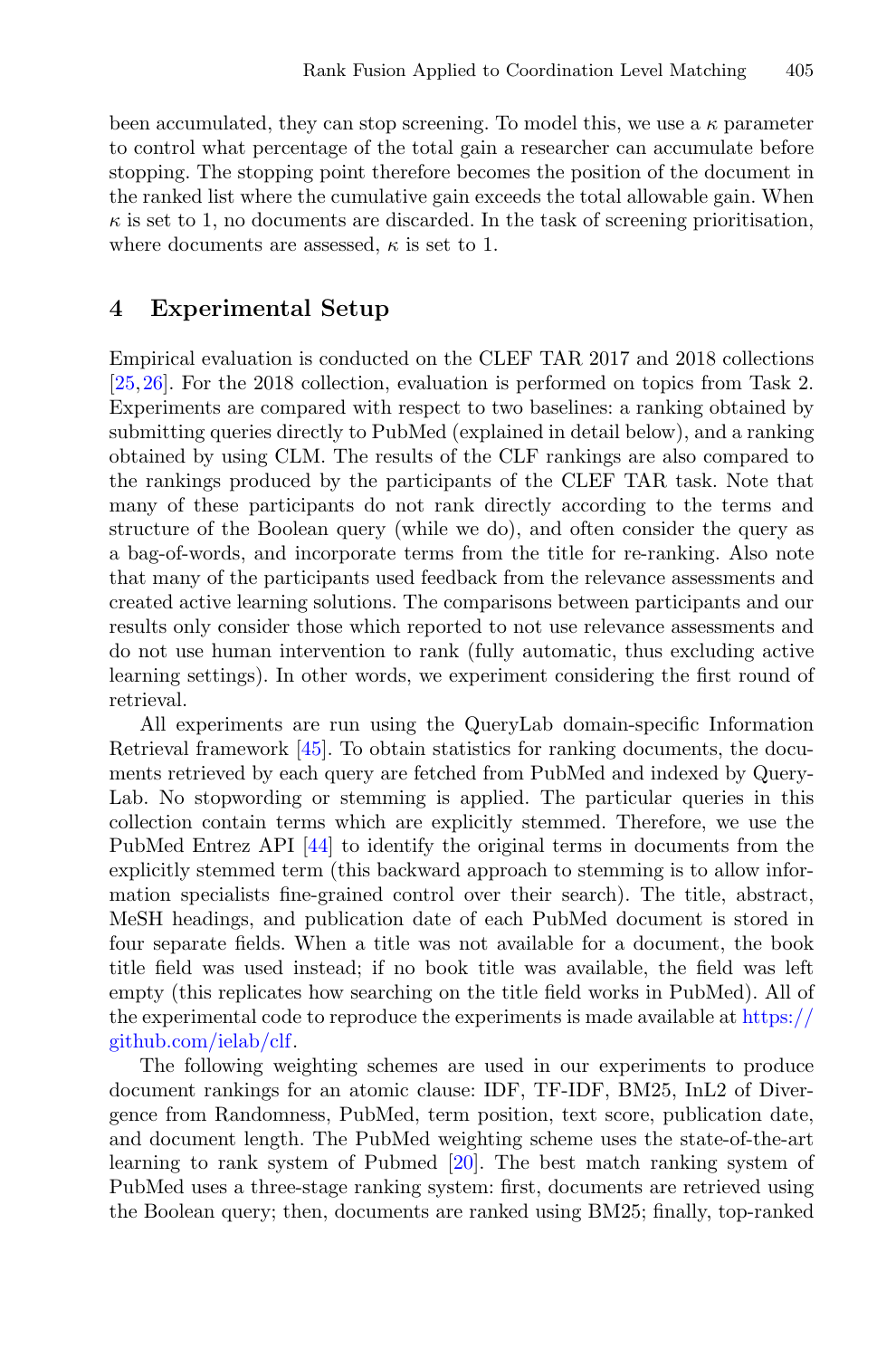documents are re-ranked using LambdaMART trained on click data, using document features such as document length, publication date, and past usage. Note that the PubMed best match ranker can *only* rank documents given a term or phrase, *not* a Boolean query. After the first stage, the Boolean query is translated into a bag-of-words type of query, similar to those seen in web search (it is often the case that the query translation results in fewer documents retrieved). Therefore, by embedding the PubMed ranker into CLF, the query translation step may be skipped entirely. The term position weighting scheme is defined as the relative position of a term in a document (0 if the term does not appear in the document). Publication date scores documents higher if the document is newer (accounting for recency, linearly). Document length scores documents higher the longer the document is. Text score weights documents by the fields a term appears in: for example, a document is scored higher if a term appears in the title and the body than if the term appears only in the body. When queries are submitted to PubMed, they are modified to restrict them to only the PMIDs reported in the CLEF topic file (in order to account for minor discrepancies in retrieval after different time periods, see Fig. [3](#page-5-1) for an example), and set the retrieval mode in PubMed to 'relevance' in order to obtain a ranked list of documents by relevance (instead of the default ranking by publication date). Prior to fusion for any clause, ranked lists are normalised using min-max normalisation. Z-score and softmax normalisation were also considered, however through early empirical testing, min-max normalisation provided the consistently higher effectiveness compared to z-score and softmax. When there are ties in the ranking, the document which has a more recent publication date is ranked higher. The different modifications made to CLF used in this paper are taxonimised below:

- **CLM** The basic form of coordination level matching using the approach described in Sect. [1.](#page-0-0)
- **CLF+PubMed** CLF, using the PubMed ranker via the PubMed Entrez API.
- **CLF+weighting** CLF, using the weighting schemes described in the paragraph above (excluding the PubMed weighting scheme).
- **CLF+weighting+PubMed** CLF, using all of the weighting schemes from **CLF+weighting** in addition to the PubMed ranker from **CLF+PubMed**.
- **CLF+weighting+qe** CLF, using all the weighting schemes from **CLF+weighting**, but with a naíve query expansion method using terms from the topic titles and terms specific to DTA systematic reviews (obtained from an information specialist). Here, two additional Boolean OR clauses are constructed, each containing terms from the title and DTA specific terms respectively. Terms from the title have stopwording and Porter stemming applied.
- **CLF+weighting+PubMed+qe** CLF, using all of the weighting schemes from **CLF+weighting**, in addition to the PubMed ranker from **CLF+PubMed**, and the approach to query expansion from **CLF+weighting+qe**.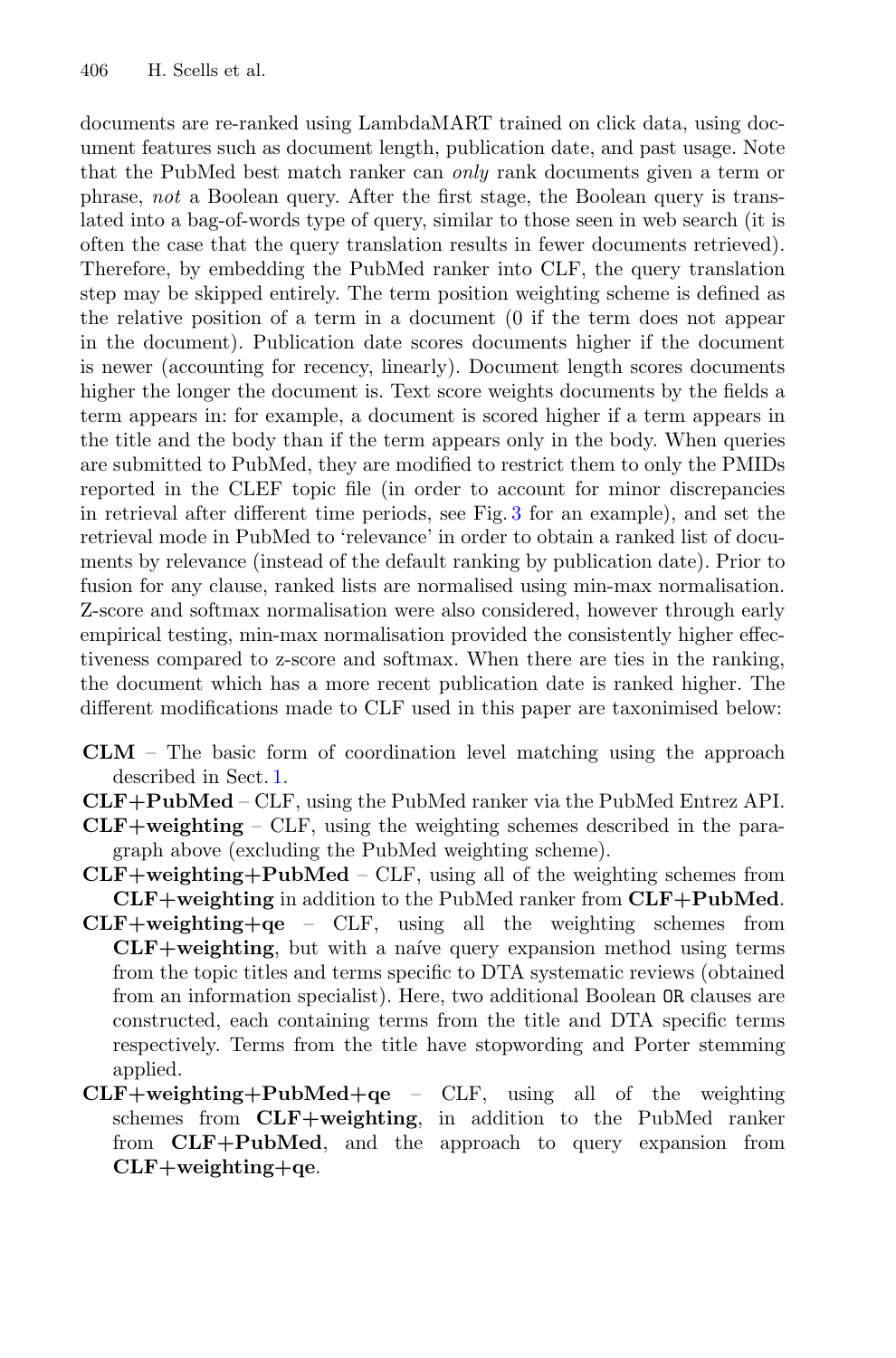#### **4.1 Evaluation**

Evaluation is performed differently depending on the task. For the screening prioritisation task, rank-based measures are used. For comparison between the CLEF TAR participants (of which we acquired the runs), the MAP measure is included. The nDCG measure is included as a more realistic model of user behaviour. Reciprocal rank (RR) is used to demonstrate the effectiveness of systems in an active learning scenario (to show how soon the first relevant document would be shown and an update to the ranking potentially triggered). Precision after R documents (Rprec) is used to show the theoretical best possible precision obtainable in the stopping task, along with last relevant (Last Rel) that reports at what rank position the very last relevant document was shown. Participant runs are chosen for comparison if they are a fully automatic, unsupervised method, which does not use the training data or explicit relevance feedback, and do not set a threshold (as categorised in the TAR overview papers [\[25,](#page-13-1)[26](#page-13-2)]). Note that the tables in the CLEF TAR overview papers contain errors regarding these aspects, instead each of the participant's papers were considered to individually determine which runs to directly compare our methods to. For the stopping prediction task, several standard set-based measures are used: precision, recall,  $F_{\beta=\{0,5,1,3\}}$ , total cost, and reliability [\[11](#page-13-18)]. Reliability is a loss measure (i.e., where smaller values are better) specifically designed for the TAR task. It has two components:  $loss_r = 1 - (recall)^2$  and  $loss_e = (n/(R+100)*100/N)^2$ , where  $n$  is the number of documents retrieved,  $N$  is the size of the collection, and  $R$  is the total number of relevant documents. Therefore, Reliability  $= loss_r + loss_e$ . Participants runs are chosen if they are fully automatic, supervised or unsupervised (thus we consider approaches that used training data), do not use explicit relevance feedback, and do set a threshold. Runs are evaluated using trec eval or the evaluation scripts that are provided by the CLEF TAR organisers, where applicable.

When used for predicting when to stop screening,  $\kappa$  is tuned on training queries using a grid search to determine the best value. The parameter space searched in these experiments is {0.05, <sup>0</sup>.075, <sup>0</sup>.1, <sup>0</sup>.2, <sup>0</sup>.3, <sup>0</sup>.4, <sup>0</sup>.5, <sup>0</sup>.75, <sup>0</sup>.9, <sup>0</sup>.95}. Note that  $\kappa$  can be set at a clause-level, therefore it is possible for it to be adaptive based on the clause. We leave learning an adaptive  $\kappa$  for future work, and here we fix  $\kappa$  to a set value across all clauses.

# <span id="page-8-0"></span>**5 Results**

#### **5.1 Screening Prioritisation**

Tables [1](#page-9-0) and [2](#page-10-0) present the results of the screening prioritisation task for the 2017 and 2018 CLEF TAR collections. Comparing CLM to CLF (without query expansion), CLF is statistically significantly better than CLM in all of the evaluation measures presented in both 2017 and 2018 tables (using a two-tails t-test where  $p < 0.05$ ). Comparing the CLM and CLF methods to the state-of-theart PubMed ranking, CLM is often statistically significantly worse than the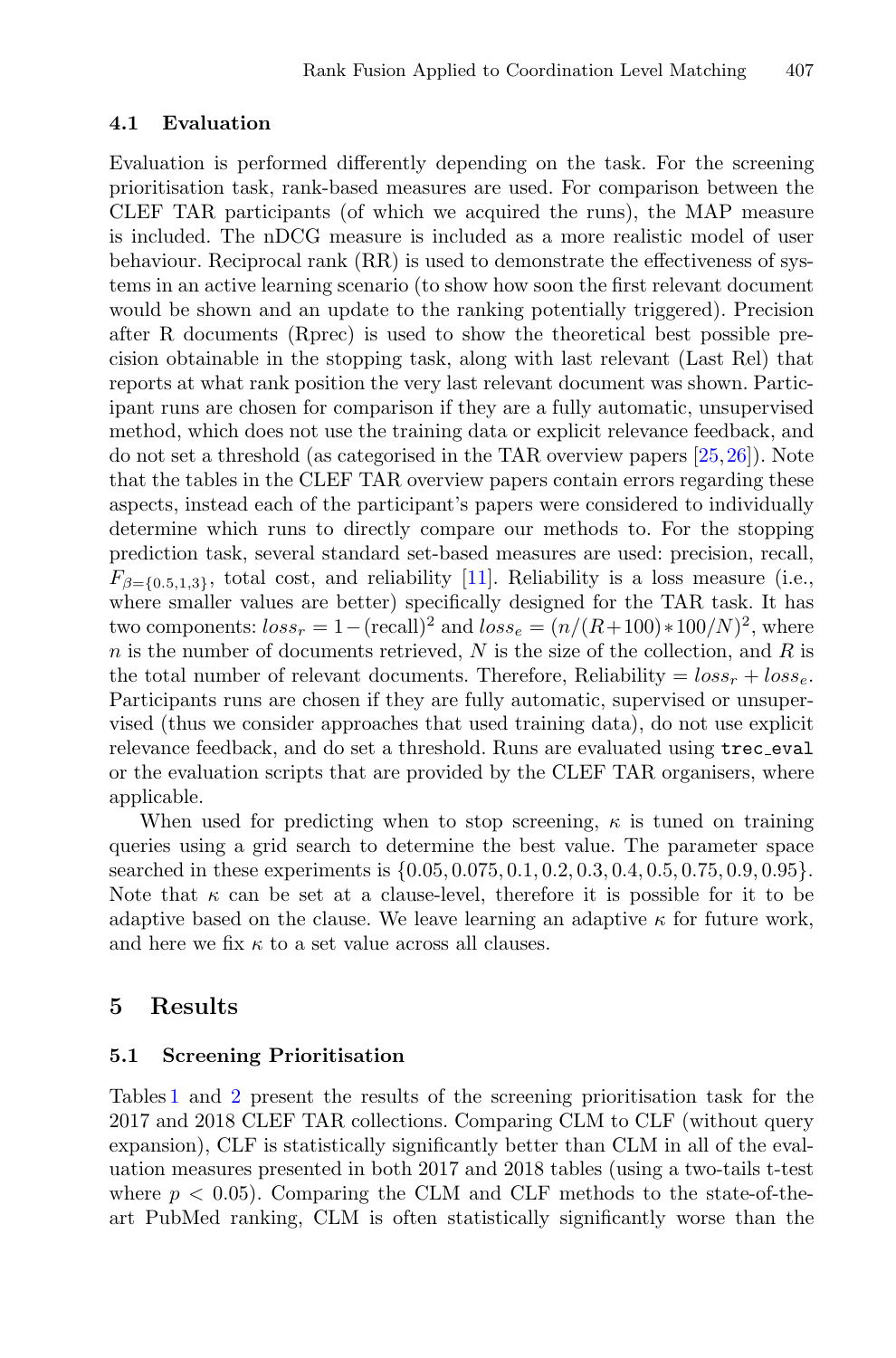PubMed ranker, whereas some CLF-based methods are able to perform statistically significantly better than the PubMed method. Next, the best performing CLF method (**CLF+weighting+PubMed+qe**) and the best performing CLEF participant method for each year is compared. For 2017 topics, the best performing methods are Sheffield-run-2 (documents ranked with TF-IDF vector space model using terms from topic title and terms extracted from the Boolean query) and Sheffield-run-4 (same as Sheffield-run-2 except a PubMed stopword list is used) [\[3](#page-12-2)]. The CLF method does not perform statistically significantly better than these two methods in any evaluation measure considered (however in all measures apart from MAP and last relevant, CLF is better). For 2018 topics, the best performing method is Sheffield-general-terms (same as Sheffield-run-4 from 2017, however terms specifically designed to identify systematic reviews are added to the query) [\[2](#page-12-5)]. Comparing this method to CLF, the CLF method performs statistically significantly better in RR (and has gains in all evaluation measures apart from last relevant). Overall, CLF is able to obtain the highest MAP overall for 2018 topics, and the highest overall nDCG, RR, and Rprec for both 2017 topics and 2018 topics, performing statically significantly better than the state-of-the-art PubMed ranker.

<span id="page-9-0"></span>**Table 1.** Results for CLEF TAR 2017. The first row of results is obtained by issuing queries to PubMed, the next set of rows is are results of the various configurations of CLF, and the last set of rows are the relevant runs from participants for that year. Two-tailed t-test between the PubMed ranker and the other methods with  $p < 0.05$  is indicated by  $*$  and  $p < 0.01$  by  $\dagger$ .

|                                 | <b>MAP</b> | nDCG       | $\rm RR$   | Rprec      | Last Rel      |
|---------------------------------|------------|------------|------------|------------|---------------|
| PubMed                          | 0.1597     | 0.5378     | 0.4292     | 0.1786     | 2974.00       |
| <b>CLM</b>                      | $0.0483**$ | $0.3941**$ | $0.1344**$ | $0.0415**$ | 3763.76*      |
| $CLF+PubMed$                    | 0.1313     | 0.5129     | 0.3722     | 0.1387     | 3119.06       |
| $CLF + weighting$               | 0.1494     | 0.5247     | 0.4213     | 0.1696     | 3307.76       |
| $CLF + weighting + PubMed$      | 0.1643     | 0.5422     | 0.4028     | 0.1754     | 3048.10       |
| $CLF + weighting + qe$          | 0.1960     | 0.5735     | 0.5326     | 0.2239     | 3301.73       |
| $CLF + weighting + PubMed + qe$ | $0.2165*$  | $0.5939*$  | $0.6037*$  | 0.2302     | 3028.03       |
| Sheffield-run-1                 | 0.1700     | 0.5404     | 0.3644     | 0.1788     | 2678.33       |
| Sheffield-run-2                 | 0.2183     | 0.5930     | 0.5085     | 0.2190     | 2441.70       |
| Sheffield-run-3                 | 0.1986     | 0.5770     | 0.4700     | 0.2115     | 2404.96       |
| Sheffield-run-4                 | 0.2179     | 0.5937     | 0.5099     | 0.2185     | 2382.46*      |
| $ECNU$ -run $1$                 | $0.0905**$ | $0.4517**$ | $0.1849**$ | $0.0907**$ | 3633.16*      |
| QUT-bool                        | 0.1293     | $0.4221*$  | 0.3465     | 0.1535     | $1972.20**$   |
| QUT-pico                        | 0.1197     | $0.4067*$  | 0.3088     | 0.1565     | $1873.53^{*}$ |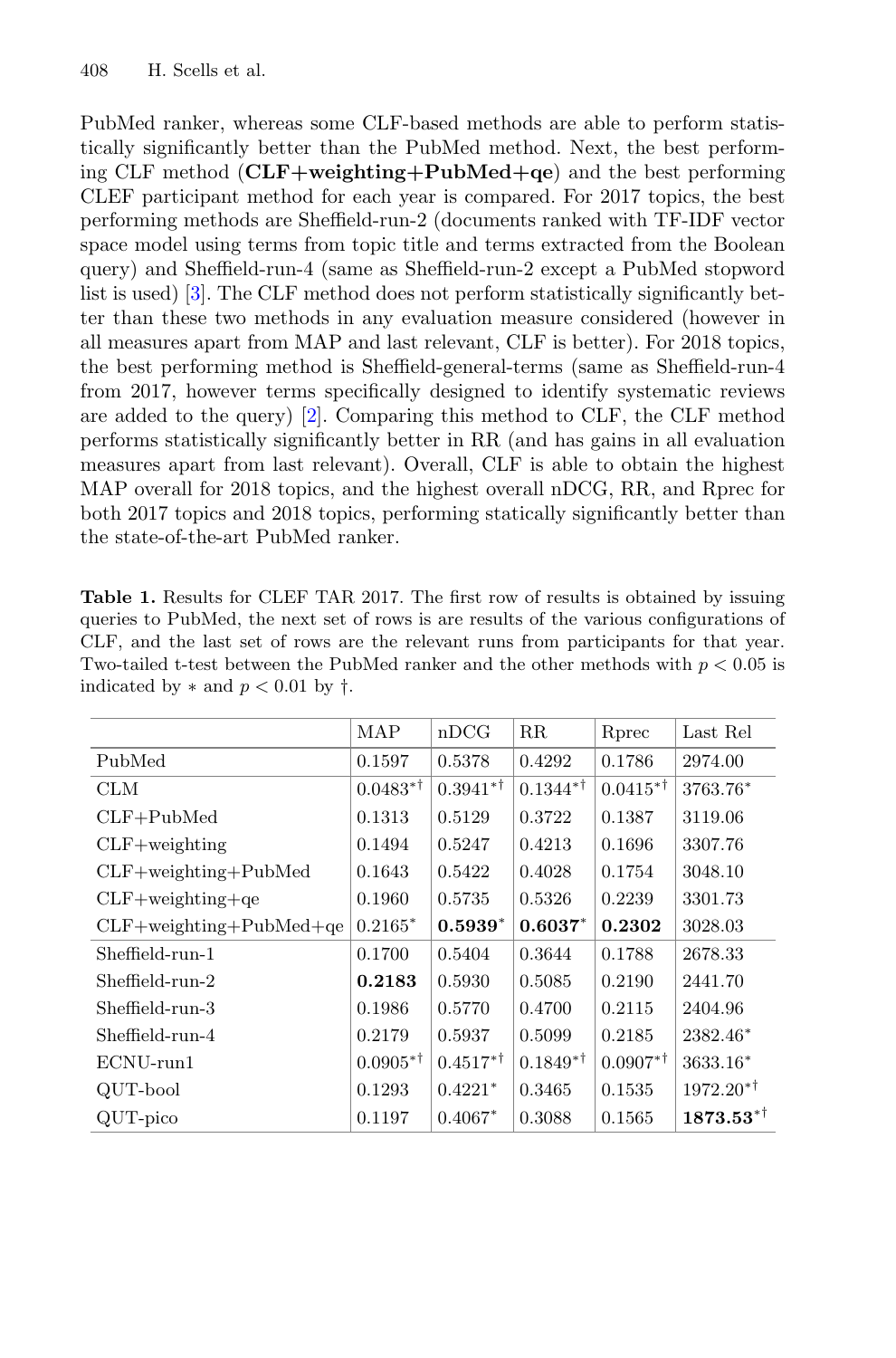|                                 | MAP           | nDCG          | $_{\rm RR}$ | Rprec                | Last Rel |
|---------------------------------|---------------|---------------|-------------|----------------------|----------|
| PubMed                          | 0.1918        | 0.5971        | 0.5085      | 0.2131               | 3479.40  |
| <b>CLM</b>                      | $0.0483**$    | $0.4413**$    | $0.1338*$   | $0.0316**^{\dagger}$ | 7194.76  |
| $CLF+PubMed$                    | $0.1734**$    | 0.5938        | 0.4942      | 0.2002               | 6363.13  |
| $CLF + weighting$               | 0.2012        | 0.6186        | 0.5331      | 0.2139               | 6061.06  |
| $CLF + weighting + PubMed$      | $0.2363*$     | 0.6390        | 0.5289      | 0.2435               | 5937.93  |
| $CLF + weighting + qe$          | $0.2397*$     | 0.6501        | 0.5969      | $0.2662**$           | 5931.13  |
| $CLF + weighting + PubMed + qe$ | $0.2722^{*+}$ | $0.6767^{*+}$ | 0.6649      | $0.2882**$           | 5743.26  |
| ECNU-TASK2-RUN1-TFIDF           | $0.1415*$     | 0.5682        | 0.4212      | 0.1862               | 7173.00  |
| sheffield-general-terms         | $0.2584*$     | $0.6495*$     | 0.4723      | $0.2779*$            | 5519.20  |
| sheffield-query-terms           | 0.2243        | 0.6184        | 0.4012      | 0.2425               | 5736.70  |

<span id="page-10-0"></span>**Table 2.** Results for CLEF TAR 2018. Presentation of results and statistical significance is indicated the same was as in Table [1.](#page-9-0)

<span id="page-10-1"></span>**Table 3.** Results of CLF for stopping prediction for CLEF TAR 2017. The first row are the results from the original queries, the second row is when CLF with  $\kappa = 0.4$ . Two-tailed t-test between the original results and the other methods with  $p < 0.05$  is indicated by  $*$  and  $p < 0.01$  by  $\dagger$ .

|                | Precision     | Recall               | $F_1$                | $F_{0.5}$            | $F_3$                | Total Cost                 | Reliability |
|----------------|---------------|----------------------|----------------------|----------------------|----------------------|----------------------------|-------------|
| No stopping    | 0.0415        | 1.0000               | 0.0752               | 0.0505               | 0.2345               | 3918.70                    | 0.5441      |
| CLF/0.4        | $0.1040^{*+}$ | $0.7836**^{\dagger}$ | $0.1545**$           | $0.1186**$           | $0.3286^{*+}$        | $1324.63**$                | $0.1259**$  |
| $ecnu-run2$    | 0.0397        | $0.7075**$           | 0.0696               | 0.0478               | 0.2085               | $1000.00^{*}$              | 0.4445      |
| ecnu-run3      | 0.0399        | $0.7164**$           | 0.0700               | 0.0480               | 0.2102               | $1000.00^{*}$ <sup>†</sup> | 0.4433      |
| $s$ is.t $1$   | $0.0461**$    | 0.9868               | $0.0834**$           | $0.0561**$           | $0.2544**$           | $3435.03**$                | $0.4453**$  |
| $s$ is.t $1.5$ | $0.0482**$    | $0.9727*$            | $0.0865**^{\dagger}$ | $0.0585**^{\dagger}$ | $0.2596**^{\dagger}$ | $3165.56**$                | $0.3843**$  |
| sis.2          | $0.0517**$    | $0.9531**$           | $0.0919**$           | $0.0626**^{\dagger}$ | $0.2684**$           | $2824.6667**$              | $0.3309**$  |
| $s$ is.t $2.5$ | $0.0577**$    | $0.9382**$           | $0.1007**$           | $0.0695**$           | $0.2815**^{\dagger}$ | $2536.80^{*}$ <sup>†</sup> | $0.2724**$  |

<span id="page-10-2"></span>**Table 4.** Results of CLF for stopping prediction for CLEF TAR 2018. The first row are the results from the original queries, the second row is when CLF with  $\kappa = 0.4$ . Significance is indicated the same as in Table [3.](#page-10-1)

|                        | Precision   Recall |                                         | $ F_1 $ | $F_{0.5}$ | $F_3$  | Total Cost Reliability                                                                                                                                                                  |        |
|------------------------|--------------------|-----------------------------------------|---------|-----------|--------|-----------------------------------------------------------------------------------------------------------------------------------------------------------------------------------------|--------|
| No stopping $(0.0471)$ |                    | $\vert 1.0000 \vert \vert 0.0851 \vert$ |         | 0.0573    | 0.2622 | $ 4640.23\rangle$                                                                                                                                                                       | 0.3981 |
| CLF/0.4                |                    |                                         |         |           |        | $\vert 0.1225^{* \dagger} \vert 0.8582^{* \dagger} \vert 0.1827^{* \dagger} \vert 0.1400^{* \dagger} \vert 0.3794^{* \dagger} \vert 1140.06^{* \dagger} \vert 0.4330^{* \dagger} \vert$ |        |

#### **5.2 Stopping Prediction**

Tables [3](#page-10-1) and [4](#page-10-2) present the results of the stopping prediction task using the cutoff parameter  $\kappa$ . A  $\kappa$  value of 0.4 through parameter tuning on training data was found to provide the least loss in Reliability, and was therefore chosen for the test queries for both 2017 and 2018. Results of the parameter tuning process on the training portion of the CLEF 2017 and 2018 topics are presented in Fig. [4.](#page-11-0) The CLF method used in this task was **CLF+weighting+PubMed+qe** as it obtained the highest performance on the screening task.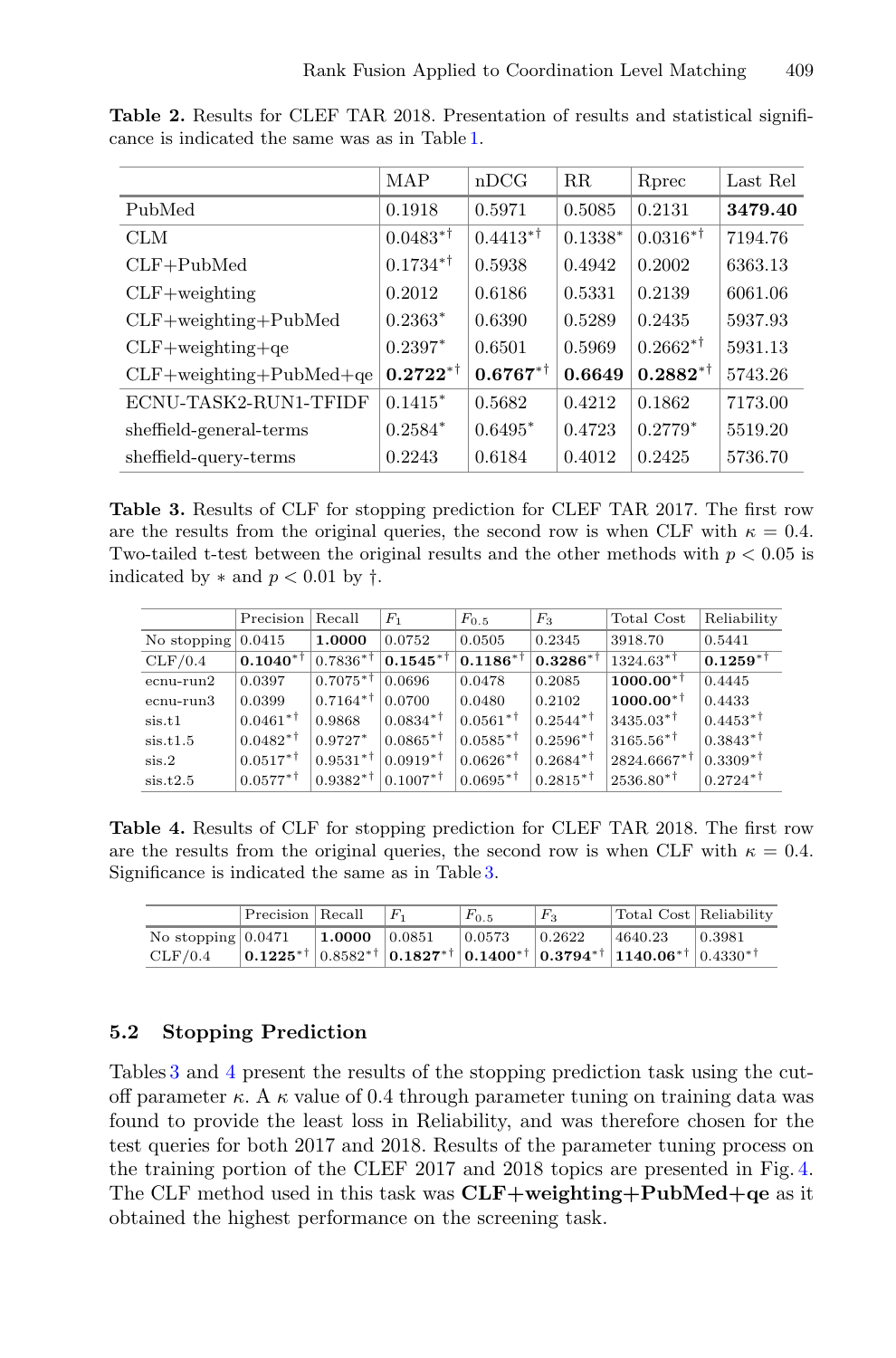

<span id="page-11-0"></span>**Fig. 4.** Tuning the  $\kappa$  parameter on the training portions of the 2017 (left) and 2018 (right) CLEF TAR topics. Lowest value for both plots is 0.4.

Examining first Table [3,](#page-10-1) CLF obtains the highest precision,  $F_1$ ,  $F_0$ .5,  $F_3$ , and lowest loss in reliability. CLF also obtains the second-lowest total cost, and maintains both a low total cost and reliability for this set of queries. Losses in recall are within a tolerable threshold [\[11\]](#page-13-18).Table [4,](#page-10-2) reveals similar results to the 2017 topics. Significant improvements over the original queries in terms of precision,  $F_1$ ,  $F_{0.5}$ ,  $F_3$ , and total cost, with a tolerable reduction in recall can be observed. However, the Reliability on this set of queries is higher (thus worse). Given that the total cost is low, this indicates that the  $loss<sub>r</sub>$  component of Reliability does not decrease at the same rate as  $loss_e$  increases for these topics. There were no participants which contributed a comparable run to the 2018 TAR task, therefore no comparisons to other systems can be made for this collection.

While there is a drop in recall, there are real monetary savings associated with the increase in precision. Across the 2017 and 2018 topics, the CLF method provides savings between approximately USD\$5000 and USD\$12,000, according to estimates reported by McGowan et al. [\[35](#page-14-0)] when considering double screening.

### **6 Conclusion and Future Work**

In this paper, a novel approach to ranking documents for systematic review literature search using rank fusion applied to coordination level matching was presented. The method, dubbed Coordination Level Fusion (CLF), outperformed the current state of the art for two different tasks. For the screening prioritisation task, CLF significantly outperformed the existing PubMed ranking system, as well as participants that submitted comparable runs to the CLEF TAR tasks. The results of the screening prioritisation task demonstrate the applicability of CLF to systematic review literature search when prioritisation is considered, and suggest it may also be applied to obtain an effective early ranking in settings that consider active learning. For the stopping prediction task, CLF could significantly reduce the cost of screening with tolerable losses in recall. The results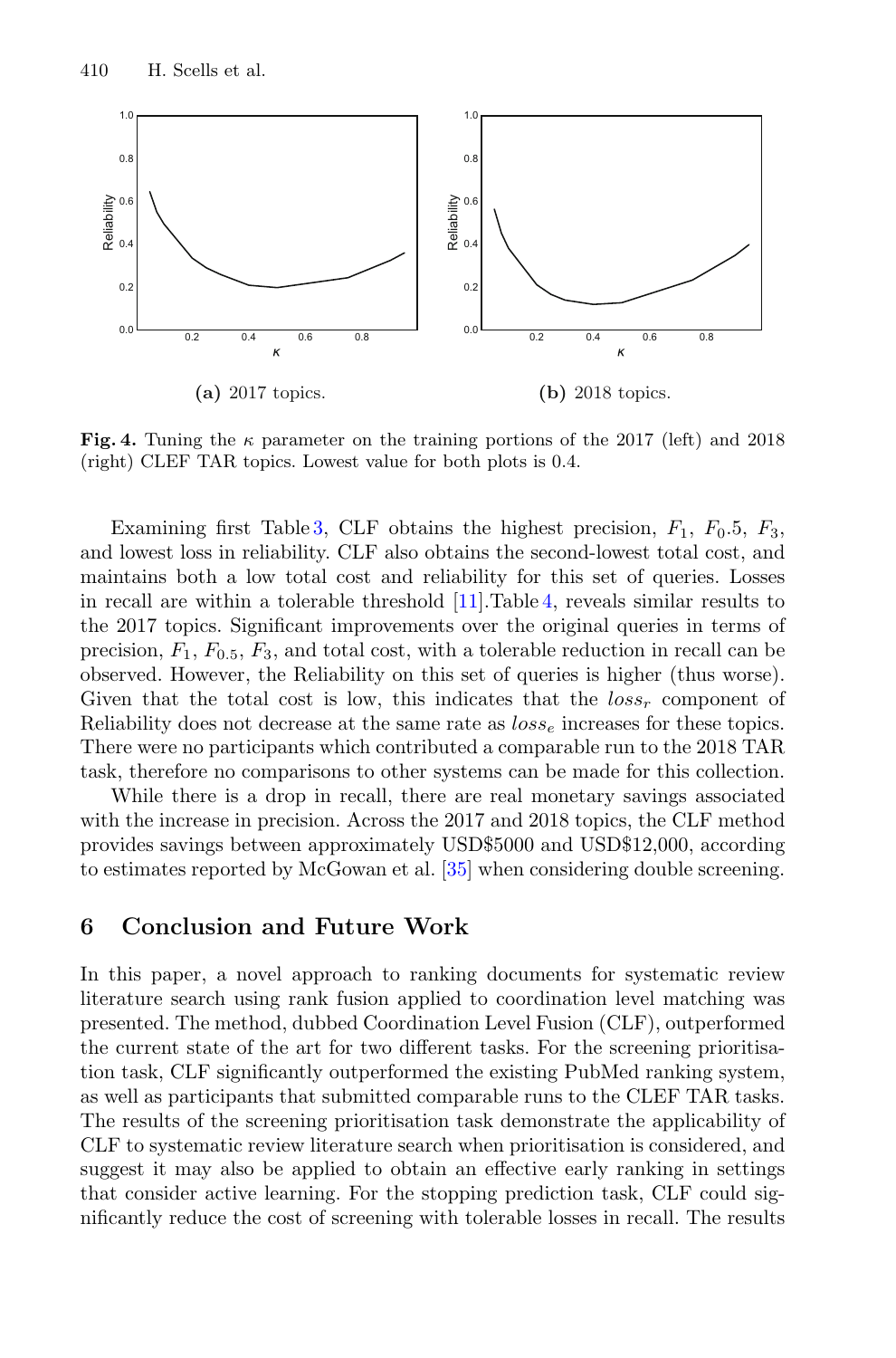of the stopping prediction task demonstrate the applicability of CLF to specific systematic reviews where total recall is not essential, such as in rapid reviews [\[34\]](#page-14-18).

There are many aspects about CLF that require further investigation. First, we propose to study the effectiveness of CLF within an active learning setting. In this context, CLF can be used as the first ranker, before relevance feedback is collected. Then, feedback could be further weaved into CLF by devising and integrating weighting schemes that account for this. We also plan to investigate the use of CLF as a method for query performance prediction (e.g., as a postretrieval predictor using reference lists [\[50](#page-15-9)], or as a candidate selection function in query transformation chain frameworks [\[48](#page-15-0)]). In terms of extending CLF, the weighting schemes themselves can be weighted (i.e., one weighting scheme may have more importance over others); e.g., using the linear combination fusion method [\[53](#page-15-8)] which assigns weights to each ranker being fused. The problem then is learning the weight to assign to each weighting scheme (ranker) used for rank fusion. Rather than using fusion methods like CombMNZ, it is foreseeable to use a different combination of weights for each Boolean clause considered.

**Acknowledgements.** Harrisen is the recipient of a CSIRO PhD Top Up Scholarship. Dr Guido Zuccon is the recipient of an Australian Research Council DECRA Research Fellowship (DE180101579) and a Google Faculty Award. This research is supported by the National Health and Medical Research Council Centre of Research Excellence in Informatics and E-Health (1032664).

# **References**

- <span id="page-12-1"></span>1. Abualsaud, M., Ghelani, N., Zhang, H., Smucker, M.D., Cormack, G.V., Grossman, M.R.: A system for efficient high-recall retrieval. In: The 41st International ACM SIGIR Conference on Research & Development in Information Retrieval, pp. 1317– 1320 (2018)
- <span id="page-12-5"></span>2. Alharbi, A., Briggs, W., Stevenson, M.: Retrieving and ranking studies for systematic reviews: University of Sheffield's approach to CLEF eHealth 2018 task 2. In: CEUR Workshop Proceedings, vol. 2125. CEUR Workshop Proceedings (2018)
- <span id="page-12-2"></span>3. Alharbi, A., Stevenson, M.: Ranking abstracts to identify relevant evidence for systematic reviews: The University of Sheffield's approach to CLEF eHealth 2017 task 2. In: CLEF (Working Notes) (2017)
- <span id="page-12-4"></span>4. Anagnostou, A., Lagopoulos, A., Tsoumakas, G., Vlahavas, I.P.: Combining interreview learning-to-rank and intra-review incremental training for title and abstract screening in systematic reviews. In: CLEF (Working Notes) (2017)
- <span id="page-12-7"></span>5. Benham, R., Culpepper, J.S., Gallagher, L., Lu, X., Mackenzie, J.: Towards efficient and effective query variant generation. In: DESIRES, pp. 62–67 (2018)
- <span id="page-12-6"></span>6. Buell, D.A.: A general model of query processing in information retrieval systems. Inf. Process. Manag. **17**(5), 249–262 (1981)
- <span id="page-12-3"></span>7. Chen, J., et al.: ECNU at 2017 eHealth task 2: Technologically assisted reviews in empirical medicine. In: CLEF (Working Notes) (2017)
- <span id="page-12-0"></span>8. Clark, J.: Systematic reviewing. In: Doi, S.A.R., Williams, G.M. (eds.) Methods of Clinical Epidemiology. Springer, Heidelberg (2013). [https://doi.org/10.1007/978-](https://doi.org/10.1007/978-3-642-37131-8_12) [3-642-37131-8](https://doi.org/10.1007/978-3-642-37131-8_12) 12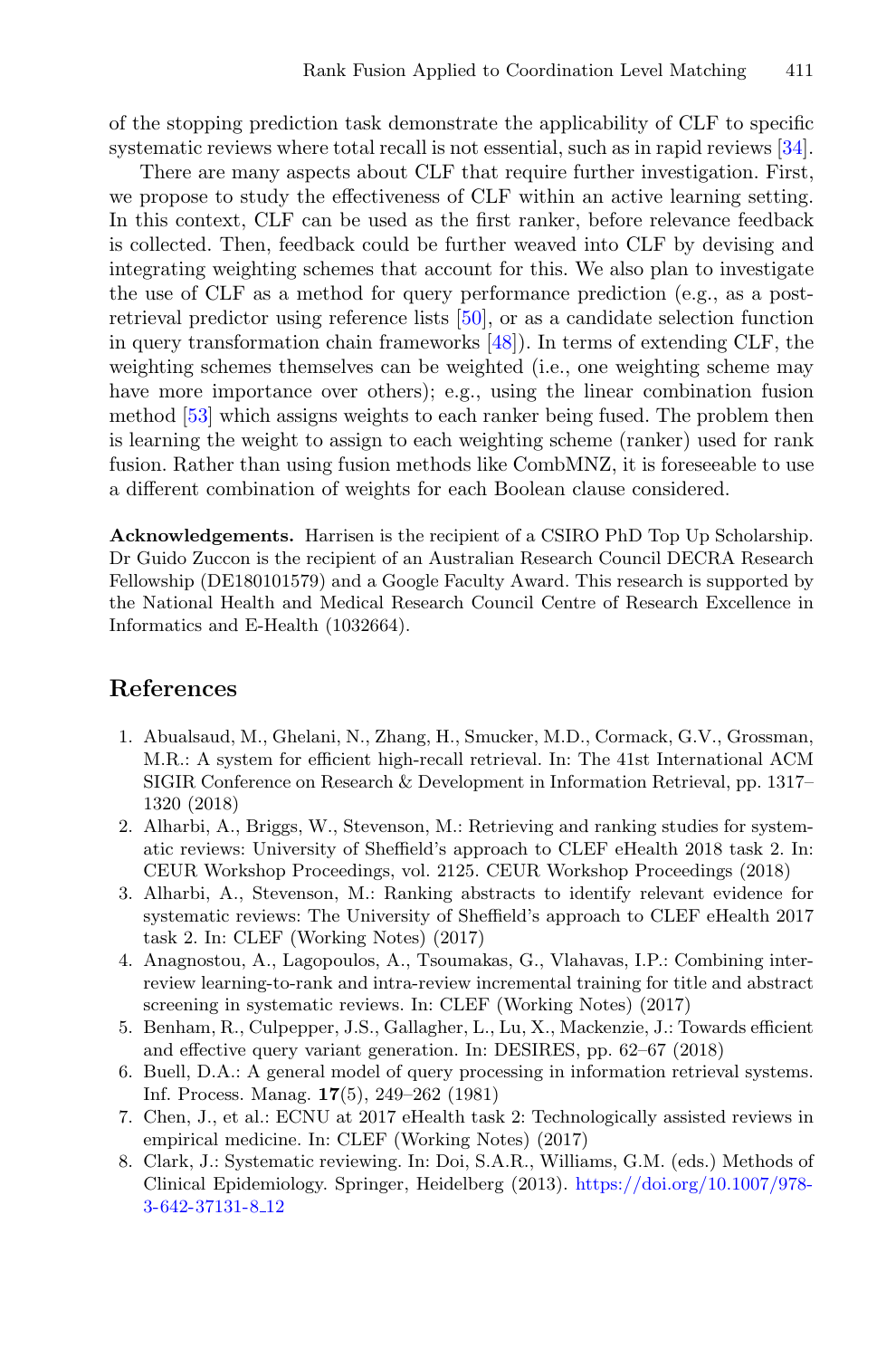- <span id="page-13-11"></span>9. Cohen, A.M., Smalheiser, N.R.: UIC/OHSU CLEF 2018 task 2 diagnostic test accuracy ranking using publication type cluster similarity measures. In: CEUR Workshop Proceedings, vol. 2125 (2018)
- <span id="page-13-6"></span>10. Cohen, A., Hersh, W., Peterson, K., Yen, P.: Reducing workload in systematic review preparation using automated citation classification. JAMIA **13**(2), 206–219 (2006)
- <span id="page-13-18"></span>11. Cormack, G.V., Grossman, M.R.: Engineering quality and reliability in technologyassisted review. In: Proceedings of the 39th International ACM SIGIR Conference on Research and Development in Information Retrieval, pp. 75–84 (2016)
- <span id="page-13-7"></span>12. Cormack, G.V., Grossman, M.R.: Technology-assisted review in empirical medicine: Waterloo participation in CLEF eHealth 2017. In: CLEF (Working Notes) (2017)
- <span id="page-13-8"></span>13. Cormack, G.V., Grossman, M.R.: Technology-assisted review in empirical medicine: Waterloo participation in clef eHealth 2018. In: CLEF (Working Notes) (2018)
- <span id="page-13-14"></span>14. Crestani, F.: Exploiting the similarity of non-matching terms at retrieval time. Inf. Retrieval **2**(1), 27–47 (2000). <https://doi.org/10.1023/A:1009973415168>
- <span id="page-13-13"></span>15. Croft, W.B.: Boolean queries and term dependencies in probabilistic retrieval models. J. Am. Soc. Inf. Sci. **37**(2), 71–77 (1986)
- <span id="page-13-4"></span>16. Di Nunzio, G.M.: A study of an automatic stopping strategy for technologically assisted medical reviews. In: Pasi, G., Piwowarski, B., Azzopardi, L., Hanbury, A. (eds.) ECIR 2018. LNCS, vol. 10772, pp. 672–677. Springer, Cham (2018). [https://](https://doi.org/10.1007/978-3-319-76941-7_61) [doi.org/10.1007/978-3-319-76941-7](https://doi.org/10.1007/978-3-319-76941-7_61) 61
- <span id="page-13-12"></span>17. Di Nunzio, G.M., Beghini, F., Vezzani, F., Henrot, G.: An interactive twodimensional approach to query aspects rewriting in systematic reviews. IMS unipd at CLEF eHealth task 2. In: CLEF (Working Notes) (2017)
- <span id="page-13-9"></span>18. Di Nunzio, G.M., Ciuffreda, G., Vezzani, F.: Interactive sampling for systematic reviews. IMS unipd at CLEF 2018 eHealth task 2. In: CLEF (Working Notes) (2018)
- <span id="page-13-16"></span>19. Fang, H., Zhai, C.: An exploration of axiomatic approaches to information retrieval. In: Proceedings of the 28th Annual International ACM SIGIR Conference on Research and Development in Information Retrieval, pp. 480–487. ACM (2005)
- <span id="page-13-17"></span>20. Fiorini, N., et al.: Best match: new relevance search for pubmed. PLoS Biol. **16**(8), e2005343 (2018)
- <span id="page-13-10"></span>21. Hollmann, N., Eickhoff, C.: Ranking and feedback-based stopping for recall-centric document retrieval. In: CLEF (Working Notes) (2017)
- <span id="page-13-15"></span>22. Hsu, D.F., Taksa, I.: Comparing rank and score combination methods for data fusion in information retrieval. Inf. Retrieval **8**(3), 449–480 (2005). [https://doi.](https://doi.org/10.1007/s10791-005-6994-4) [org/10.1007/s10791-005-6994-4](https://doi.org/10.1007/s10791-005-6994-4)
- <span id="page-13-0"></span>23. Higgins, J.P.T., Green, S.: Cochrane handbook for systematic reviews of interventions version 5.1.0 [updated March 2011]. The Cochrane Collaboration (2011)
- <span id="page-13-5"></span>24. Kalphov, V., Georgiadis, G., Azzopardi, L.: SiS at CLEF 2017 eHealth TAR task. In: CEUR Workshop Proceedings, vol. 1866, pp. 1–5 (2017)
- <span id="page-13-1"></span>25. Kanoulas, E., Li, D., Azzopardi, L., Spijker, R.: CLEF 2017 technologically assisted reviews in empirical medicine overview. In: CLEF 2017 (2017)
- <span id="page-13-2"></span>26. Kanoulas, E., Spijker, R., Li, D., Azzopardi, L.: CLEF 2018 technology assisted reviews in empirical medicine overview. In: CLEF 2018 Evaluation Labs and Workshop: Online Working Notes (2018)
- <span id="page-13-3"></span>27. Karimi, S., Pohl, S., Scholer, F., Cavedon, L., Zobel, J.: Boolean versus ranked querying for biomedical systematic reviews. BMC MIDM **10**(1), 1 (2010)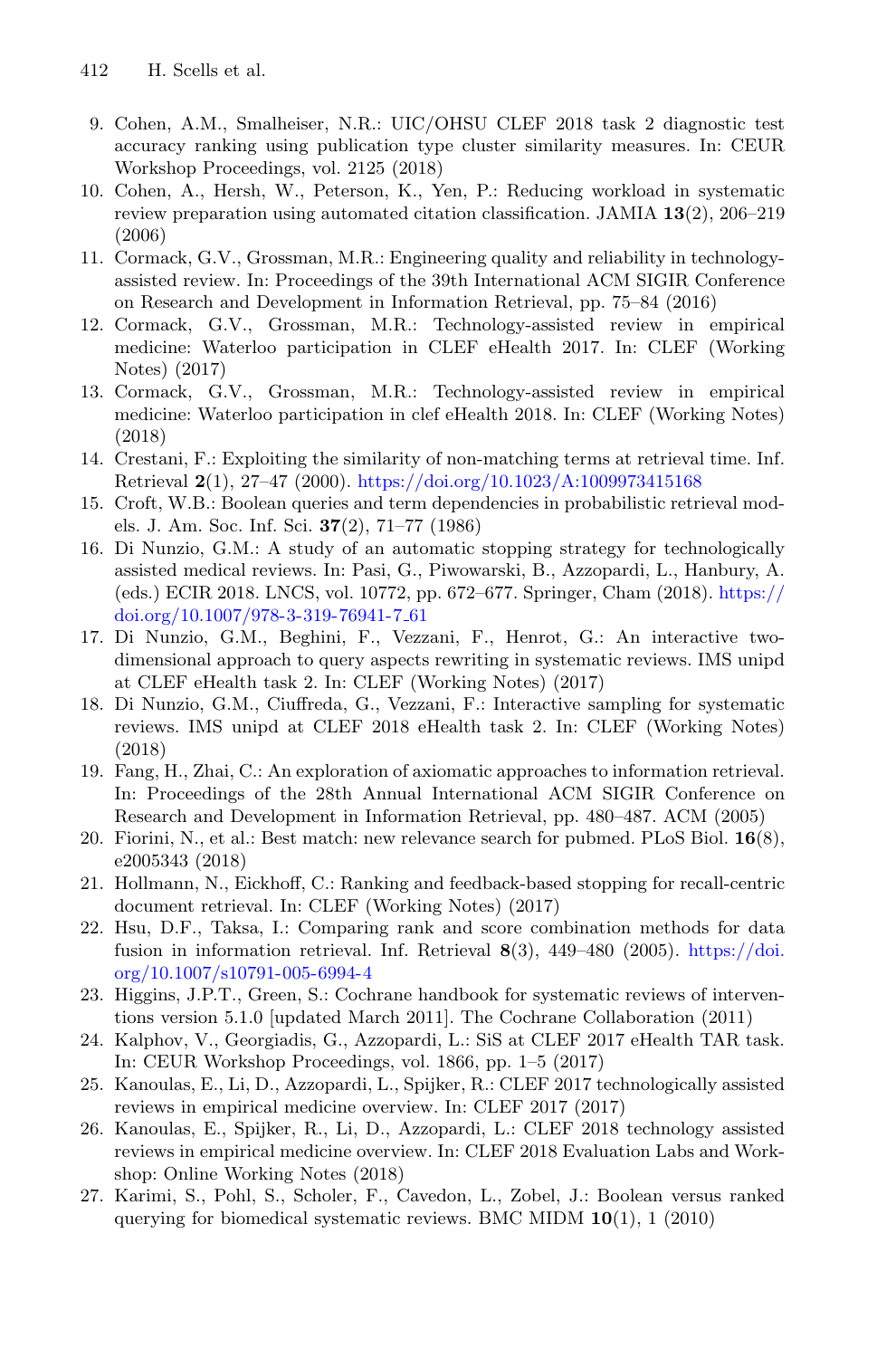- <span id="page-14-3"></span>28. Lagopoulos, A., Anagnostou, A., Minas, A., Tsoumakas, G.: Learning-to-rank and relevance feedback for literature appraisal in empirical medicine. In: Bellot, P., et al. (eds.) CLEF 2018. LNCS, vol. 11018, pp. 52–63. Springer, Cham (2018). [https://doi.org/10.1007/978-3-319-98932-7](https://doi.org/10.1007/978-3-319-98932-7_5) 5
- <span id="page-14-4"></span>29. Lee, G.E., Sun, A.: Seed-driven document ranking for systematic reviews in evidence-based medicine. In: Proceedings of the 41st Annual International ACM SIGIR Conference on Research & Development in Information Retrieval, SIGIR 2018, pp. 455–464 (2018)
- <span id="page-14-11"></span>30. Lee, G.E.: A study of convolutional neural networks for clinical document classification in systematic reviews: SysReview at CLEF eHealth 2017 (2017)
- <span id="page-14-14"></span>31. Losee, R.: Probabilistic retrieval and coordination level matching. J. Am. Soc. Inf. Sci. **38**(4), 239–244 (1987)
- <span id="page-14-15"></span>32. Macdonald, C., Ounis, I.: Voting for candidates: adapting data fusion techniques for an expert search task. In: Proceedings of the 15th ACM International Conference on Information and Knowledge management, pp. 387–396. ACM (2006)
- <span id="page-14-6"></span>33. Marshall, I.J., Kuiper, J., Wallace, B.C.: RobotReviewer: evaluation of a system for automatically assessing bias in clinical trials. J. Am. Med. Inform. Assoc. **23**, 193–201 (2015)
- <span id="page-14-18"></span>34. Marshall, I.J., Marshall, R., Wallace, B.C., Brassey, J., Thomas, J.: Rapid reviews may produce different results to systematic reviews: a meta-epidemiological study. J. Clin. Epidemiol. **109**, 30–41 (2019)
- <span id="page-14-0"></span>35. McGowan, J., Sampson, M.: Systematic reviews need systematic searchers (IRP). J. Med. Libr. Assoc. **93**(1), 74 (2005)
- <span id="page-14-8"></span>36. Minas, A., Lagopoulos, A., Tsoumakas, G.: Aristotle university's approach to the technologically assisted reviews in empirical medicine task of the 2018 CLEF eHealth lab. In: CLEF (Working Notes) (2018)
- <span id="page-14-5"></span>37. Miwa, M., Thomas, J., O'Mara-Eves, A., Ananiadou, S.: Reducing systematic review workload through certainty-based screening. JBI **51**, 242–253 (2014)
- <span id="page-14-9"></span>38. Norman, C., Leeflang, M., Névéol, A.: LIMSI@CLEF eHealth 2018 task 2: technology assisted reviews by stacking active and static learning. In: CLEF (Working Notes) (2018)
- <span id="page-14-10"></span>39. Norman12, C., Leeflang, M., Névéol, A.: LIMSI@CLEF eHealth 2017 task 2: logistic regression for automatic article ranking (2017)
- <span id="page-14-1"></span>40. O'Mara-Eves, A., Thomas, J., McNaught, J., Miwa, M., Ananiadou, S.: Using text mining for study identification in systematic reviews: a systematic review of current approaches. Syst. Rev. **4**(1), 5 (2015)
- <span id="page-14-13"></span>41. Radecki, T.: A probabilistic approach to information retrieval in systems with boolean search request formulations. J. Am. Soc. Inf. Sci. **33**(6), 365–370 (1982)
- <span id="page-14-12"></span>42. Salton, G., Fox, E.A., Wu, H.: Extended Boolean information retrieval. Technical report. Cornell University (1982)
- <span id="page-14-7"></span>43. Savoie, I., Helmer, D., Green, C.J., Kazanjian, A.: Beyond medline: reducing bias through extended systematic review search. Int. J. Technol. Assess. Health Care **19**(1), 168–178 (2003)
- <span id="page-14-17"></span>44. Sayers, E.: A general introduction to the e-utilities. Entrez Programming Utilities Help [Internet]. National Center for Biotechnology Information, Bethesda (2010)
- <span id="page-14-16"></span>45. Scells, H., Locke, D., Zuccon, G.: An information retrieval experiment framework for domain specific applications. In: The 41st International ACM SIGIR Conference on Research & Development in Information Retrieval (2018)
- <span id="page-14-2"></span>46. Scells, H., Zuccon, G.: Generating better queries for systematic reviews. In: Proceedings of the 41st Annual International ACM SIGIR Conference on Research & Development in Information Retrieval, SIGIR 2018 (2018)